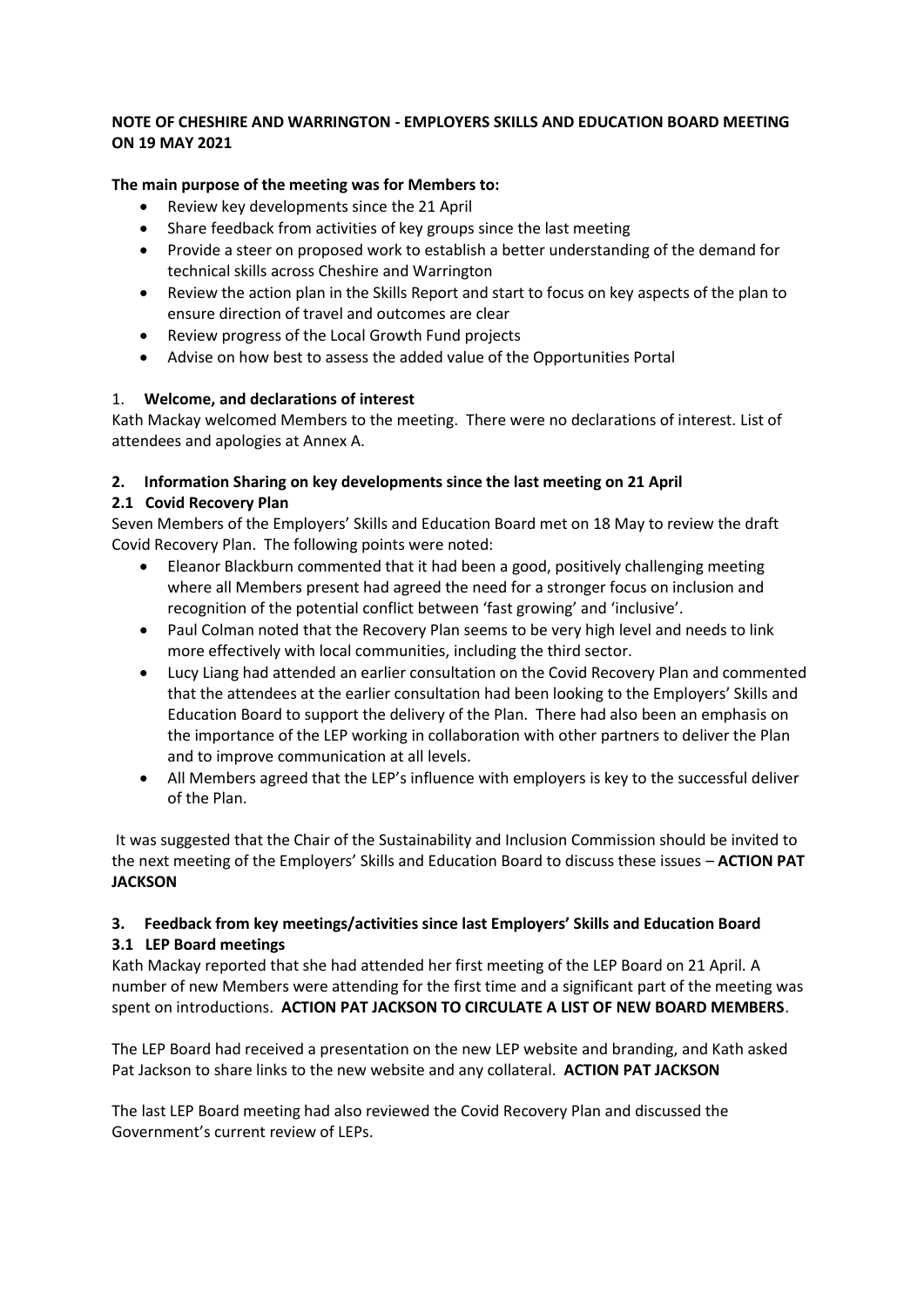## 3.2 **Accelerate**

Kurt Allman reported that there had been a meeting involving Clare Hayward, the University Vice Chancellor, Phil Atkinson, Philip Cox and Joe Manning to review the recommendations that had been discussed at the last Employers' Skills and Education Board meeting on 21 April. The recommendations would go to the next LEP Board meeting on 16 June and Kurt would feed-back the outcome of the meeting to the Employers' Skills and Education Board. In the interim, recruitment to the Accelerate program continues and Kurt is working on a project change request that will be submitted to the Department for Work and Pensions.

# 3.3 **Digital Skills Partnership (DSP) Board**

**In** Nicola Dunbar's absence Sarah Williams reported the following:

- **DCMS Evaluation of the 7 Local Digital Skills Partnerships**  DCMS have advised initial feedback from the evaluators has some positive messages about the Local Digital Skills Partnership model. The final report is expected late May/early June.
- **IBM Partnership -** IBM are working with the DSP and National Citizen Service (NCS) to create content and activities for use initially in the NCS summer school (in the same way as we did with Google in 2019). Sessions include:
	- o **Empowering Youth with Digital Skills & Readiness (6 hours).** These sessions move young people from being consumers of technology into being creators, makers and doers empowered by technology.
	- o **Inspiring Youth with Entrepreneurial Spirit (3 hours).**

Following the NCS Summer School we will be able to use the videos and activity kits across Cheshire and Warrington.

- **DSP Board Meeting on 18 May focused on:**
	- o Digital Bootcamps and a presentation from Priestley College about digital T-levels
	- $\circ$  Digital skills required for hard to fill vacancy jobs to inform future funding of the Institute of Technology and the Skills Accelerator
	- o An agreement to revisit the DSP's aims and priorities, identify gaps and realign Membership as necessary
	- o Implementation of the Skills Action Plan including the preparation of case studies to inspire people into digital careers.

## 3.4 **Institute of Technology, T-Level Capital Investment, Skills Accelerator and the 'Skills for Jobs' White Paper**

Dhesi presented a series of slides to update Members on a number of issues.

## **3.4.1 Institute of Technology** (IoT)

The Cheshire and Warrington bid is one of 6 in the North West that has moved into the second phase of approval when we expect 5 to be short-listed. To date the Department for Education feedback on the Cheshire and Warrington bid has been very positive.

The initial indicative budget was £20 million per IoT but the Government has now said the budget is £13 million per IoT with an additional 35% to be contributions in kind. The Department for Education are holding back the remaining funding to fill any gaps in provision once the bids are short-listed.

The IoT's Employer Board will meet for the first time on 24th May. The focus of the IoT is higher level (Level 4 and 5) technical skills to improve productivity.

## **3.4.2 T-Level Capital**

The national roll out of T-levels has already started. Priestley College started in the first phase of the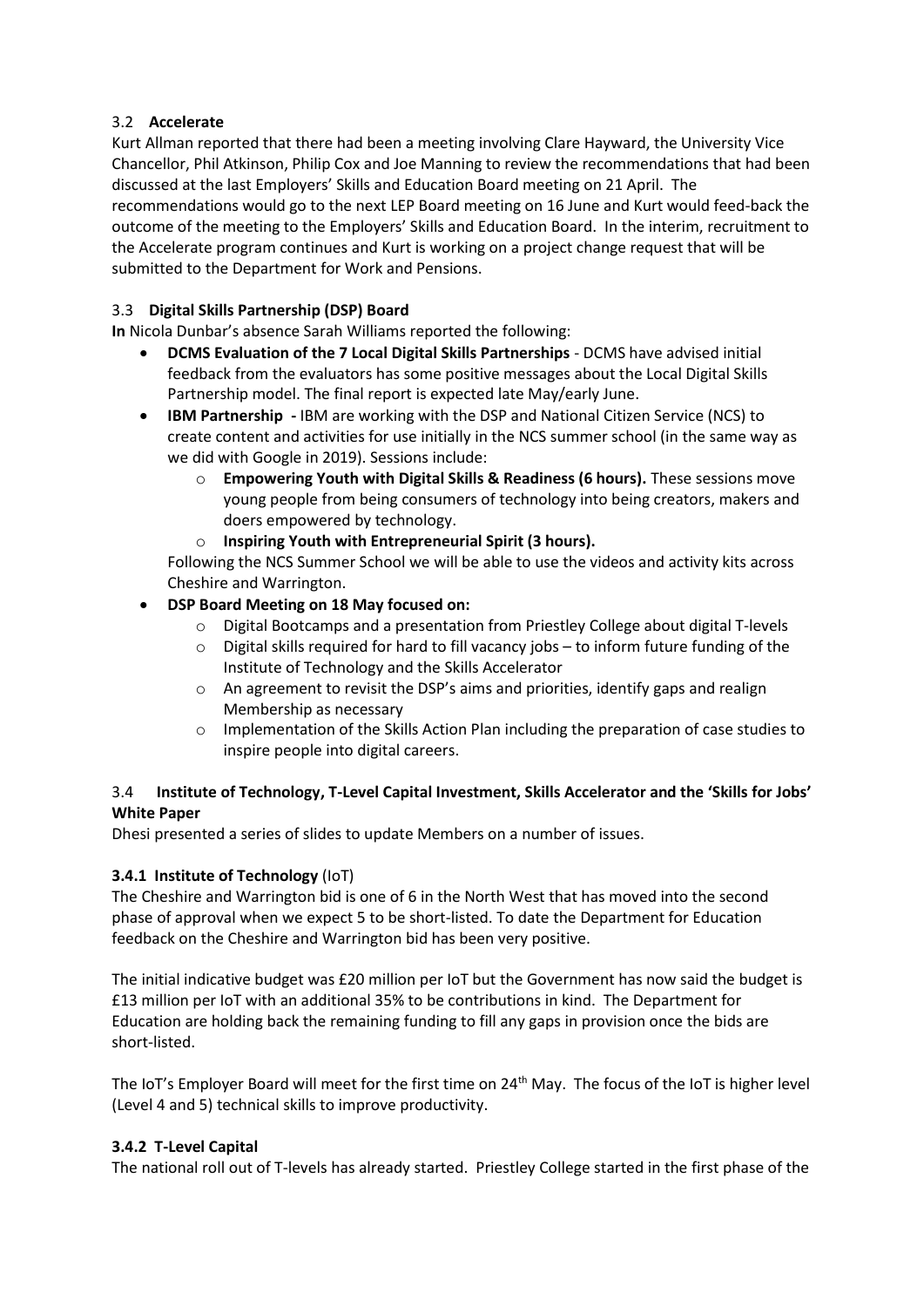roll out, Cheshire College South and West are in the second phase (starting in September 2021) and Warrington Vale Royal, Macclesfield and Reaseheath Colleges will join the third roll out phase (starting September 2022).

Cheshire College South and West has secured £3.8 million to support the roll out of T-levels. A new college building will be constructed in Ellesmere Port – to open in September 2022.

Dhesi noted that demand for T-levels has varied and is strongest where existing courses are being converted into T-level courses. The Digital T-level which is a new course has weaker demand with fewer than 20 students currently recruited by Cheshire College South and West. The interviews for T-level courses involve every student being interviewed by an employer.

Members noted that there are high numbers of digital job vacancies and these jobs attract high wages. Bridging the gap between the numbers of digital job vacancies and the numbers of people studying digital skills is a big challenge. Members also noted that T-levels are a great initiative for students to gain solid work-based experience and for employers to 'talent pick'.

#### **3.4.3 Skills Accelerator**

Dhesi summarised the Skills Accelerator programme that had been announced in the January 'Skills for Jobs' White Paper and the Queen's Speech with a Skills and post-16 Education Bill introduced into Parliament on 18 May. The Skills Accelerator comprises a Skills Improvement Plan and a Skills Development Fund that are intended to address major technical skills shortages highlighted most recently by Covid and labour market movement restrictions associated with Brexit.

The Skills Accelerator will focus on technical skills to improve productivity. Dhesi noted that the Skills White Paper recognises the importance of employer representative bodies but does not recognise LEPs within this context.

Dhesi commented that whilst everyone recognises the need to change it is essential that we do not loose what has been achieved to date via the Employers' Skills and Education Board and the valuable data and labour market work that they have led.

Paul Colman explained that the Cheshire and Warrington expression of interest in a Local Skills Improvement Plan is being led by Chester and North Wales Chamber in collaboration with the other four Cheshire and Warrington Chambers working closely with the Federation for Small Business, the North West Business Leadership team and other employer representative organisations. The initial phase of approving 6 to 8 trailblazers for a Local Skills Improvement Plan is very competitive.

A bid for an associated Skills Development Fund is being developed by all the local colleges with Cheshire College South and West leading the bid. The bid has themes around decarbonisation (training the trades), the creative and digital technologies and food sustainability.

## **4. Technical Skills**

Members were asked to provide a steer on proposed work to establish a better understanding of the demand for technical skills across Cheshire and Warrington – in particular, to support the development of the Institute of Technology and the Skills Accelerator. In the subsequent discussion the following points were made:

• While digital skills are an integral part of many college courses, Members are concerned about the lack of interest from young people in digital T-levels and other digital specific courses – they queried whether we need a stronger focus on this issue?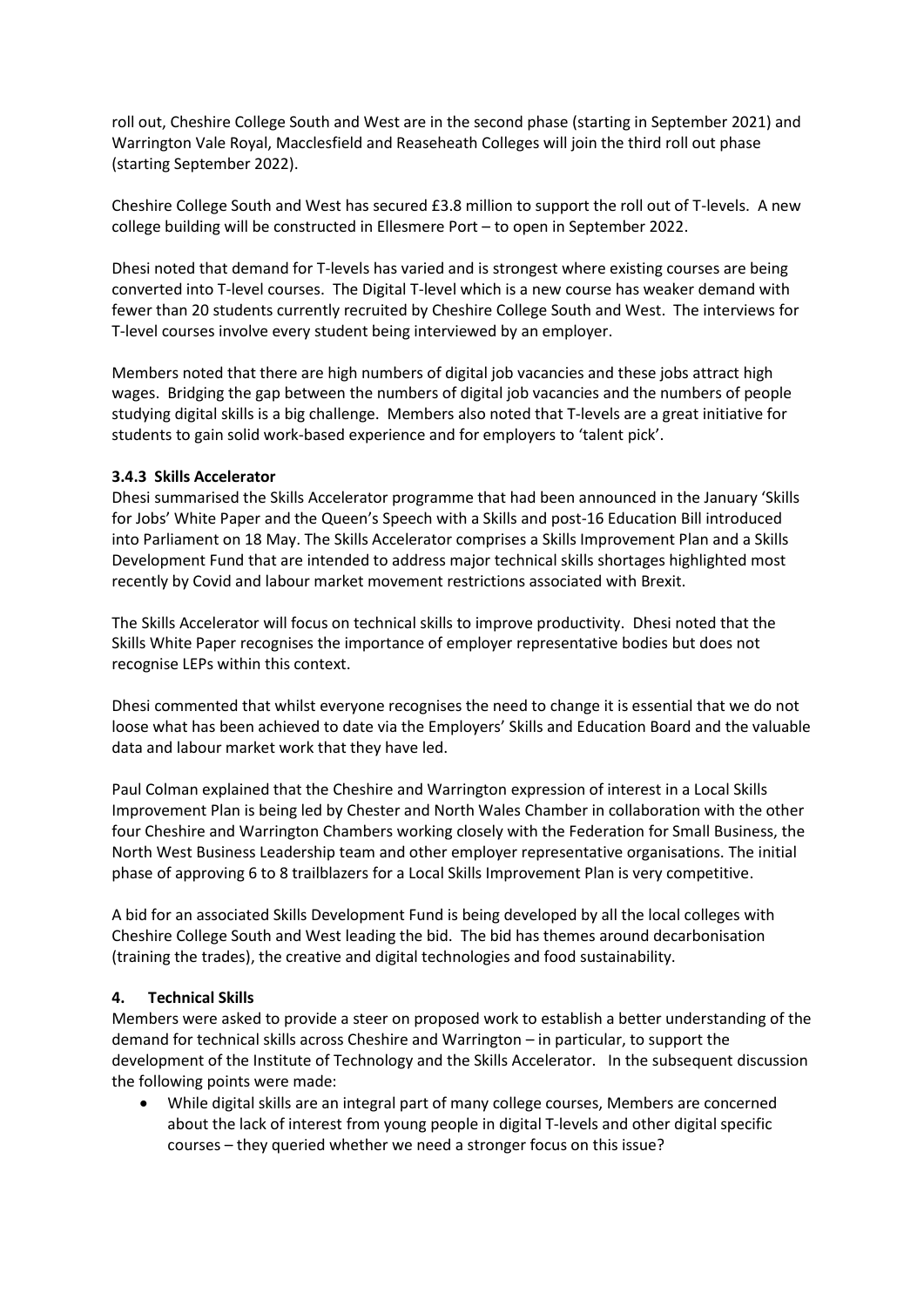- Digital is a very broad subject and there needs to be a focus on outcomes and opportunities with examples of learner journeys and salaries. Gender is also an issue in terms of the numbers of females acquiring higher level digital skills.
- We need to spend more time with students to understand why choices are being made the Engagement Board might be able to help with this.

Members agreed the need for a task and finish group to explore these issues in more detail – working through the Digital Skills Partnership Board **ACTION NICOLA DUNBAR**

## 5. **Skills Report and Associated Skills Action Plan**

Kath Mackay noted that the Skills Report had been published on the LEP website and would be revisited regularly to monitor progress of the action plan (section 5 of the Skills Report) and develop the plan further as necessary.

An updated skills action plan was reviewed by Members who agreed that the updated action plan should be shared with Members for comment and update. **ACTION ALL MEMBERS**

Lucy Liang asked if there would be initiatives to open up training facilities to provide 'tasters' for courses and it was suggested that this might focus on the Local Growth Fund projects that the Employers' Skills and Education Board had approved and were now sponsoring.

Sarah Hopkinson commented that the details in the skills action plan were helpful and provided a good balance between a strategic overview and the need to understand sufficient details of delivery.

## 6. **Jobs Opportunities Portal**

Sarah Williams updated Members on the outcome of the Performance and Investment Committee meeting on 28 April where they had agreed a three-month extension of funding for the Portal but before further funding was agreed wanted more evidence of the value added by the Portal – particularly to individual job seekers.

Sarah shared the proposals for monitoring the impact and added value of the Portal over the next three months and Members stressed the need to get feedback from employers about how the Portal had helped them to fill vacancies. **ACTION SARAH WILLIAMS**

## **7. Local Growth Fund update**

Sarah Williams shared slidesshowing the progress of each investment project in terms of delivering outputs. Members have also provided feedback on the projects they are sponsoring. Some concern was expressed at the delays in the Youth Federation project going live as well as delays in the University of Chester project.

Dhesi reported that there was concern amongst some of the colleges that the amount of reporting was too high and disproportionate to the level of funding. It was noted that reporting requirements would be eased as projects started to deliver outputs and that the definitions of some outputs had been revised to make reporting easier and more consistent.

## 8. **Note of last meeting on 21 April**

The note of the last meeting was agreed and the action list reviewed.

## **9. Date of next meeting is 16th June**

**PLEASE NOTE -** the meeting has been extended to include a show case for the Local Growth Fund projects.